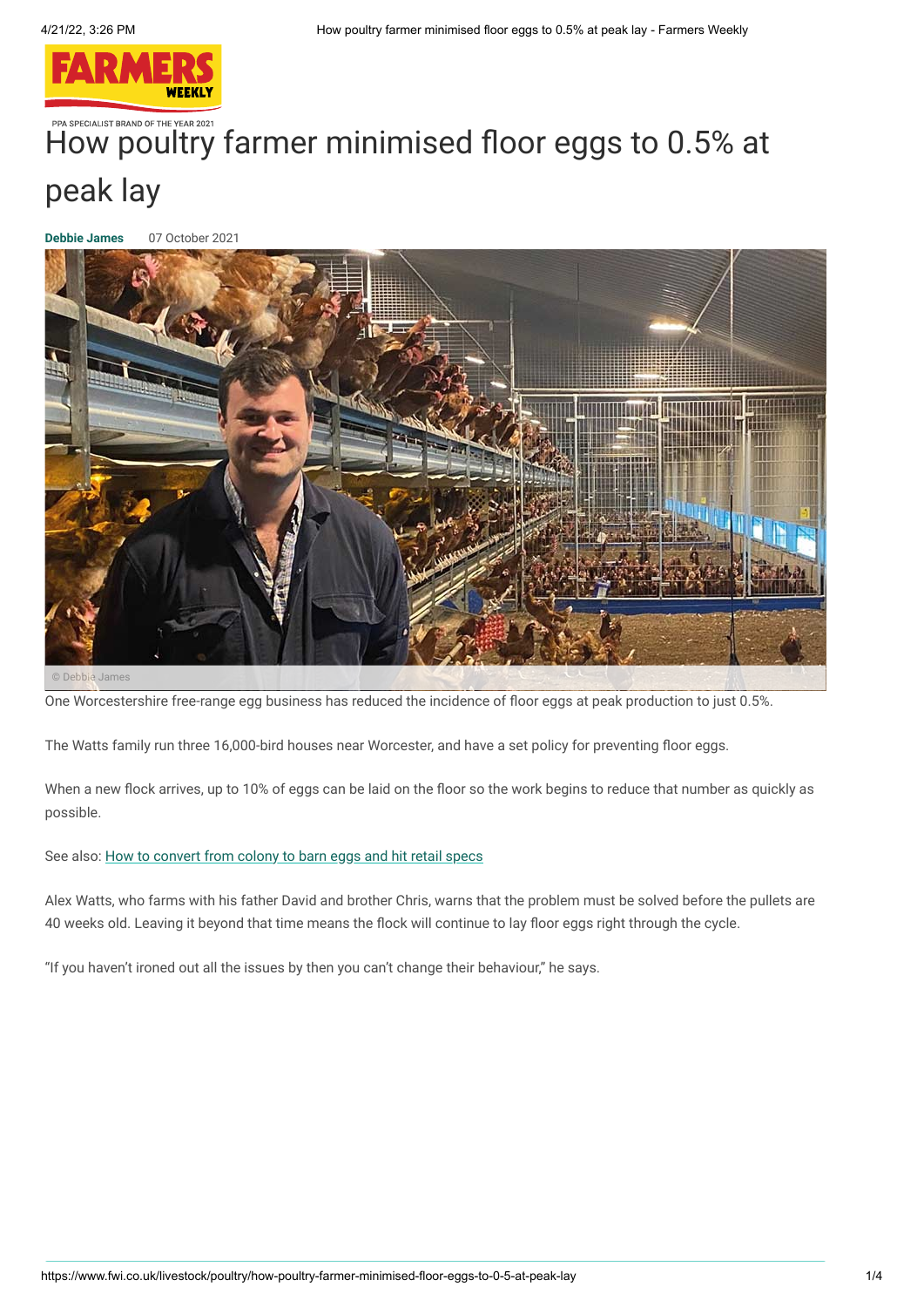**Farm facts** 

- Lohmann birds
- Three-tiered Big Dutchman 264 system sheds
- o Nest boxes on each tier
- 60-acre range
- Eggs sold to Stonegate

Patrolling the sheds at the start of lay is vital. The team at Norton Farm does this every 30-60 minutes from when the lights come on at 6.45am until 11am for several days, although this varies according to the time of the year.

"We keep doing these walks until we are happy with the system and the floor egg numbers, it takes several weeks," says Mr Watts.

Floor eggs are collected promptly to ensure other birds do not pick up the habit. "If a chicken sees an egg, it will lay by it," says Mr Watts.

As time progresses the shed-walking intervals are lengthened until there are no floor eggs and patrols are no longer needed.

Time put in at the beginning will save up to two hours a day as the cycle progresses, Mr Watts estimates.

### **Explore more / Know How**

Visit our [Know How](https://www.fwi.co.uk/know-how) centre for practical farming advice

Birds are fed 15 minutes after they wake so that they do not move too far from their nest boxes.

Feeding the flock during the peak laying period is avoided because the noise can unsettle the birds, which would then leave the nesting area at the most critical time.

The farm's lighting system is operated dawn to dusk, with the lights coming on gradually over a half-hour period in the morning.

Feeding time takes place within 30 minutes of the dawn period, with feed placed in front of the nest boxes to discourage birds from wandering away.

Rope lights are hung in the shed to eliminate shadows and there are two sets of roof lights above the scratching area.

"In our old system we had nest lights but by keeping that area dark we have found it helps to reduce floor eggs," Mr Watts says.

Plastic curtain flaps attached to the nest boxes also help to keep them dark and draught-free.

To encourage pullets to investigate the nests, the boxes are closed when they first arrive and opened more widely as the birds approach sexual maturity.

The business buys its pullets from Humphrey Feeds and Pullets, which grows pullets to 16 weeks on a similar system.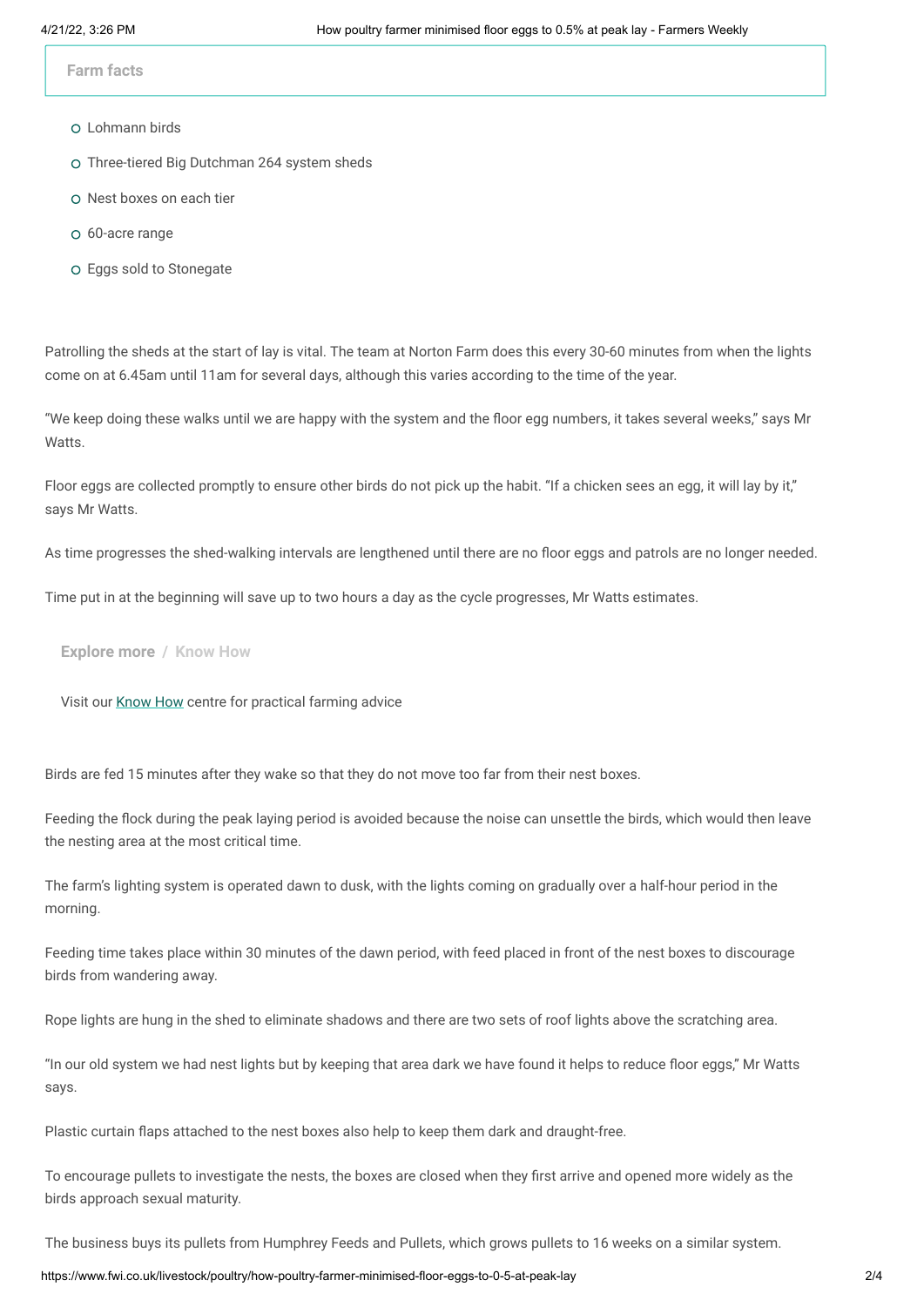#### 4/21/22, 3:26 PM How poultry farmer minimised floor eggs to 0.5% at peak lay - Farmers Weekly

"During that rearing process the feed and water is offered at different heights to get the pullets used to moving up and down before they arrive with us," says Mr Watts.

That process encourages the birds to move up to the nest boxes, so decreasing the likelihood of them getting into a habit of laying eggs on the floor.

# **5 expert tips for reducing floor eggs**

Nearly every producer will have a floor egg problem to some degree, so the challenge is to minimise it.

James Wilson, regional poultry specialist with Humphrey Feeds and Pullets, says it becomes a serious situation when floor egg problems persist beyond the period of pullets settling into the shed.

"It can really affect profit; quite often the eggs are not saleable or not graded as first class," he says.

Mr Wilson gives advice on how to prevent this common problem.

#### 1. Consider the breed

Some breeds are more prone to floor laying than others.

The more docile the breed the more likely it is as they will come towards you when eggs are being collected from the floor, promoting this behaviour further.

Breed reps will be as keen to avoid the issue as the farmer and should give an indication of how to breed around it.

## 2. Walk the sheds often

The single best tactic is to walk the sheds often when the birds are young, collecting the eggs before the birds see them and think that the floor is where they must lay.

If a bird wakes up on the floor they will lay on the floor. Work with your pullet supplier to ensure birds are trained to roost in the system or on the deck.

Visit the pullets in their rearing shed to see its design, whether it looks right for prompting roosting behaviour.

Even when pullets are trained you will still need to spend two or three weeks after they arrive encouraging some of them to jump up at night.

#### 3. Make nesting boxes appealing

An ideal nesting box is one that is dark, warm and draught-free, consider this in the shed design at the very beginning.

Nest boxes should open well before lights come on in the morning.

# 4. Improve lighting

Birds are drawn to lay in shaded areas, so lots of lights in multiple places are needed to prevent shadows.

The timing of when lights come on in the morning is important – if you come to the shed at 7am when the lights are coming on and notice there are already a lot of floor eggs the lights should be set to come on earlier.

When a flock comes into lay in the summer, floor eggs are more of a problem because the shed floor can be warm.